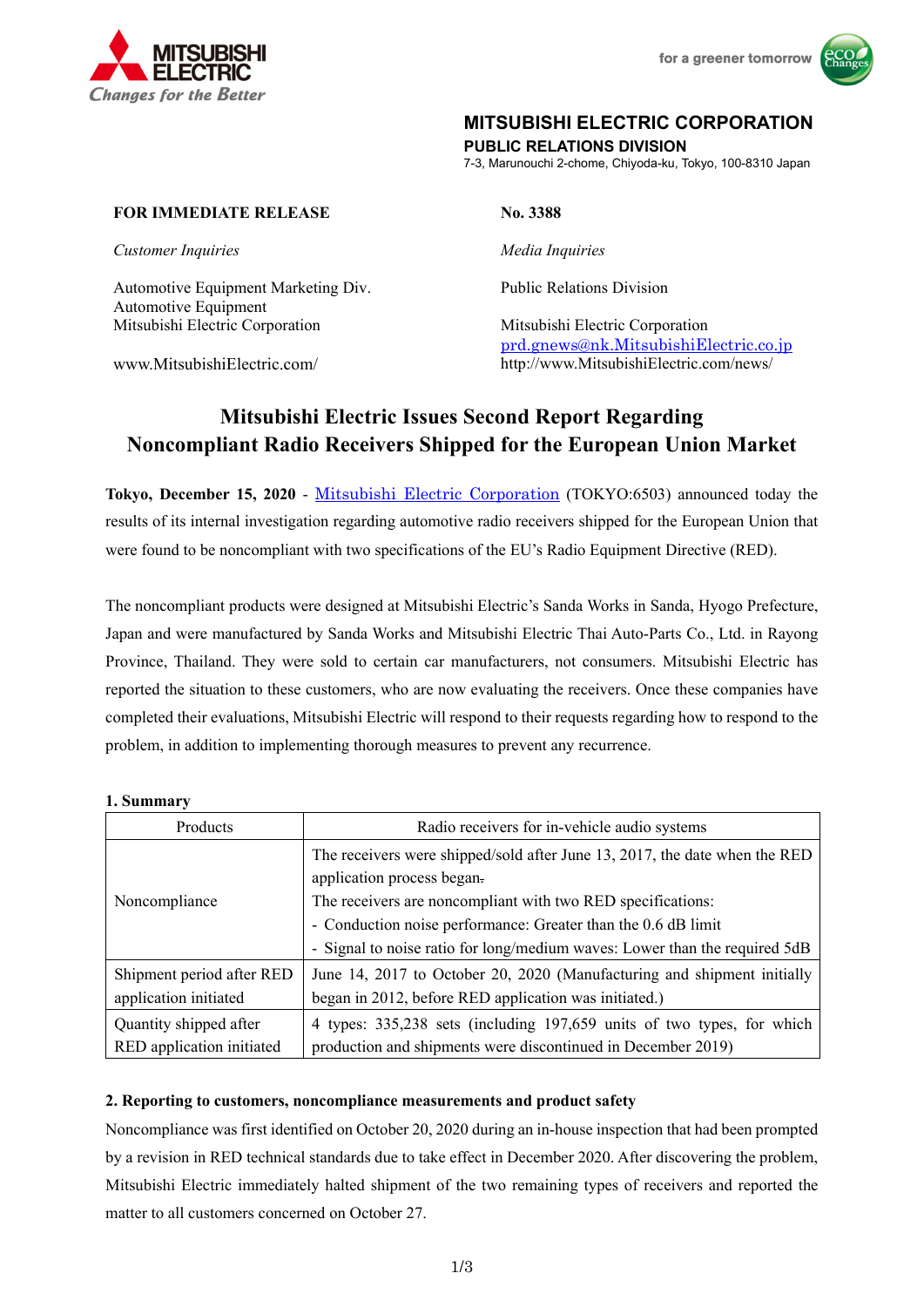The laws and regulations of each country where vehicles installed with the receivers are located will determine the specific actions that must be taken. Once the required actions are determined for each market, Mitsubishi Electric will take the necessary steps in coordination with each customer.

Although the receivers may cause noise when receiving AM radio in Europe, Mitsubishi Electric has confirmed that there is no safety problem and the receivers do not cause any peripheral equipment to malfunction.

#### **3. Causes**

An internal investigation revealed the following three problems at Sanda Works designing the products.

a. Declarations of compliance were submitted to certain car manufacturers before the results of compliance tests were known.

- b. Modified products were used in RED compliance assessment tests.
- c. Noncompliant products continued to be produced and shipped.

The Design Department did not follow up by taking necessary steps to modify the designs in order to comply with RED specifications. As a result, the Quality Assurance Department did not realize that the receivers required modification, and manufacturing and shipment of the receivers continued without relevant checks being performed by other Departments.

Mitsubishi Electric has confirmed that no similar cases exist at other production facilities where the company is designing and manufacturing products subject to RED specifications.

#### **4. Preventative measures**

The following preventative measures have been implemented in Sanda Works.

a. The Quality Assurance Department now manages declarations of compliance.

The Quality Assurance Department is now responsible for the preparation and issuance of declarations of compliance, which had previously been carried out by the Design Department.

b. The Quality Assurance Department now manages compliance assessment tests.

The Quality Assurance Department now controls compliance assessment tests, both internal and external, which previously had been handled by the Design Department.

c. The Quality Assurance Department now determines if it is permissible to ship products with respect to the enactment or revision of laws or regulations in relevant markets.

If internal or external compliance assessment tests determine that products in production are noncompliant with laws or regulations that have been newly established or revised, the Quality Assurance Department will halt shipment of such products.

d. Multiple departments now participate in joint reviews whenever relevant laws or regulations are enacted or revised.